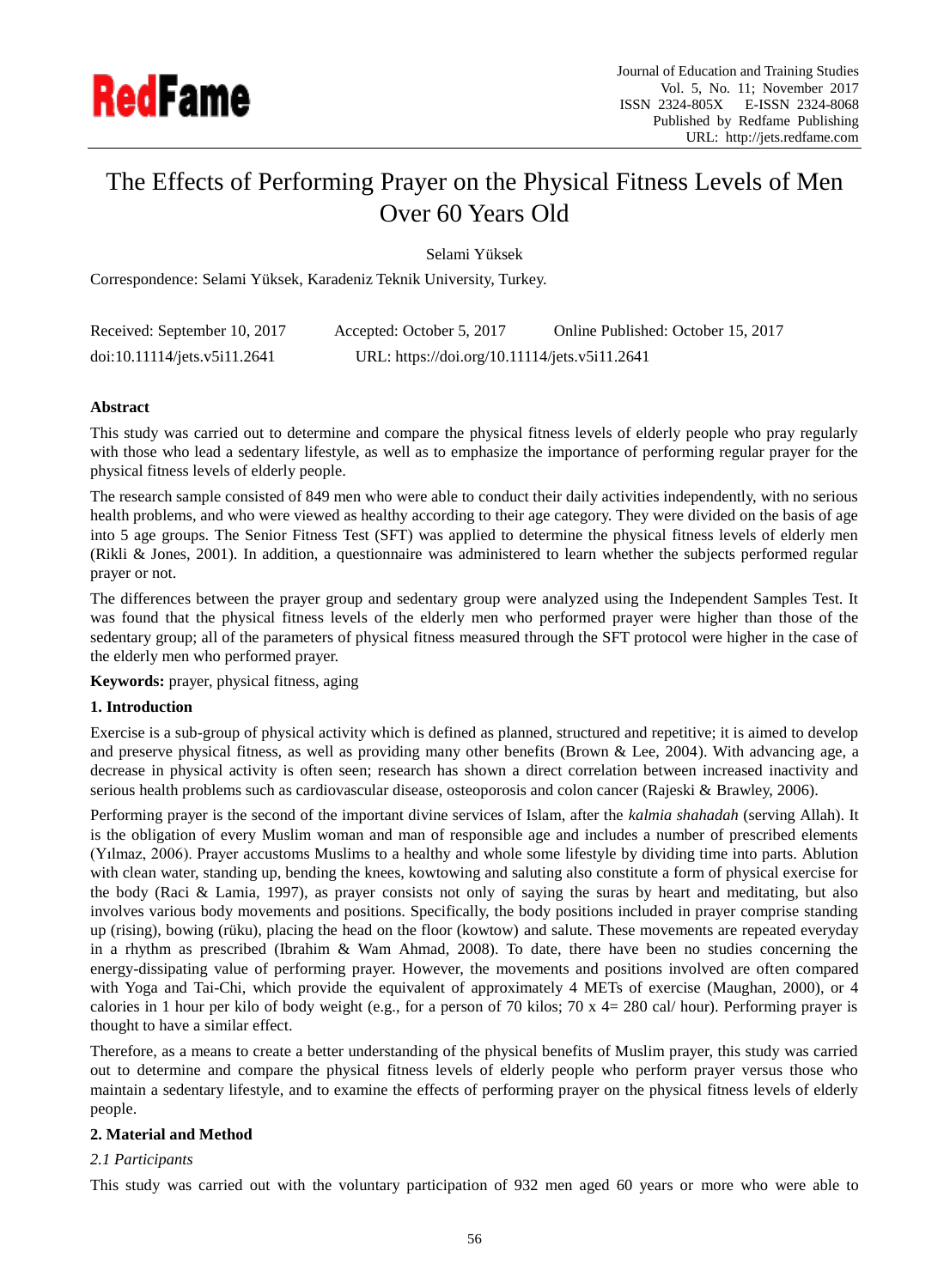independently conduct their normal daily activities and who did not have any serious health problems. All participants provided written consent in accordance with the declaration of 1964 Helsinki, after reading the verbal and written explanations of the potential risks of the study. The participants were informed about the procedure of the experiment and were told that at any given time they could voluntarily withdraw from the experiment. Certain demographic information was obtained about the participants via a questionnaire, including whether they perform prayer regularly; if they do perform prayer regularly, how they perform it (e.g., sitting on a chair or standing up according to the standard practice); and how long have they been performing prayer regularly. Subjects who indicated that they do not perform prayer regularly, perform it seated, or do not perform prayer at all, were included in the "non-prayer performing" (sedentary) category, as those who perform prayer sitting on a chair are not applying the requisite physical movements. Subjects who indicated that they perform prayer regularly (5 times a day- 40-rakat) were was included in the "prayer-performing" category. Subjects who had orthopedic or mental disabilities or neurologic or advanced cardiovascular chronic illnesses that might impair or limit test protocols were not included in the study. In performing the physical fitness tests, any clothing that could impede or limit movements, or items like jackets, coatsor toppers, were removed. In order for each subject to proceed through the fitness stations efficiently, an experienced assistant was employed for each station. Any subjects who were unable to complete any of the stations included in the test protocol were excluded from the evaluation.

**Distribution of the participants after eliminating those not qualified.** The distribution of the 849 participants who were found to be suitable for the test criteria and successfully completed the tests are as follows, according to their age range and whether they performed prayer or not: age 60- 64 (97 performing prayer – 106 not performing prayer); age 65  $-69$  (155 performing prayer – 123 not performing prayer); age 70 – 74 (121 performing prayer – 98 not performing prayer); and age 75-79 (60 performing prayer – 47 not performing prayer). A total of 461 participants were included in the "prayer-performing" group, with 388 in the "non-prayer performing" group.

#### *2.2 Materials*

The materials used in the study included the following: a flat-back chair without arm rests, with a 43.18 cm sitting height; a specially made 3.63 kg dumbbell; a 2.44-meter funnel; a 50-cm long wooden ruler; 1.5 x 1.5 m mats for the step station; a stopwatch; and a bascule and tension meter (Rikli & Jones, 2001). Each participant completed a two-minute step test barefoot on one of the 1.5 x 1.5 m mats. The same devices were used for each participant's physical and physiological measurements.

#### *2.3 Measurements*

The body mass index (BMI) of the subjects was measured by dividing their weight into the square of their height in meters.

#### *2.4 Applied Tests*

The six-station Senior Fitness Test (SFT) developed by Rikli and Jones (2001) was applied in order to determine the physical fitness levels of participants. The station constituting the test protocol included Chair Stand Test (30CST), which was performed for determining the lower extremity strengths of the subjects. The Arm Curl Test (ARCLT) measured the upper extremity strength whereas the Two Minute Step Test (2MST) was applied to determine the aerobic endurance of the subjects. Another station included the 8 Foot Up-and-Go Test (8FUAGT), which measured the dynamic balance and agility levels of the subjects. The Chair Sit and Reach Test (CSRT) was used to determine the flexibility of the hamstring muscle groups. Another station tested the upper extremity flexibility, in particular the shoulder flexibility of the subjects, was called the Back Stretch Test (BST) and constituted an integral step of the process (Rikli and Jones, 2001).

Before the SFT procedure all participants engaged in 4-5 minutes of warm-up stretching activities. The type of activities used during warm-up does not matter as long as they involve large muscle groups and they are not too strenuous (walking, jogging and stretching exercises) before the testing protocol is carried out. Before each testing the participant has to practice one or two times in order to ensure proper form.

#### *2.5 Statistical Analysis*

The SPSS 19.0 program for Windows was used for the statistical analysis of the data. The One-Simple Kolmogorov Smirnov test was done to determine the distribution of the data; all groups were found to have a normal distribution. The mean, standard deviation and frequency distribution of their ages, their heights and weights, their level of performing prayer, how they performed prayer, and the length of time that they had been performing prayer regularly were calculated according to the age difference between the subjects. The differences between the prayer group and sedentary group were analyzed at significance levels of 0.05 and 0.01 using the Independent Samples T-Test.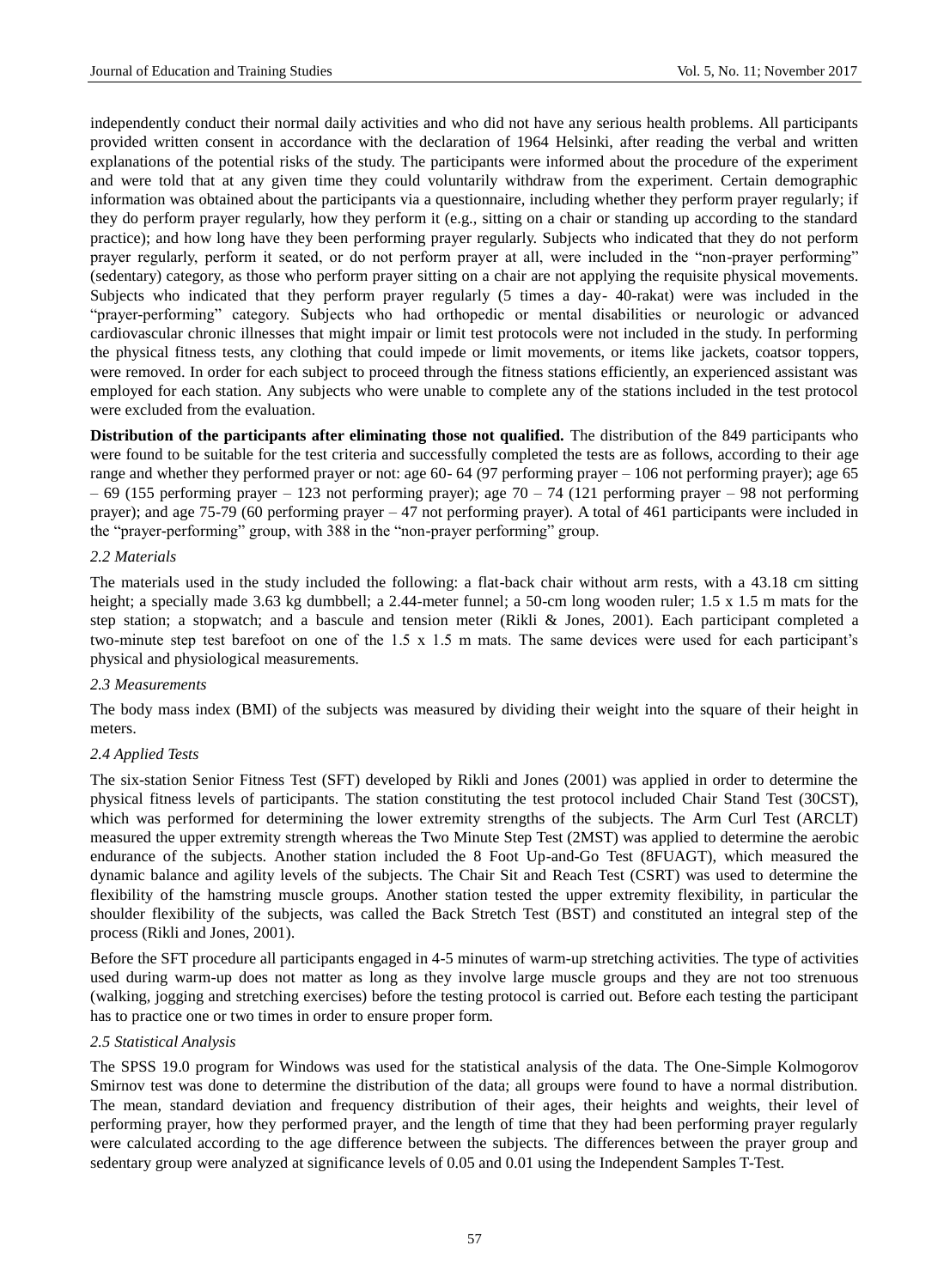## **3. Findings**

|  | Table 1. Some definitive features of the participants about performing prayer |  |  |  |
|--|-------------------------------------------------------------------------------|--|--|--|
|  |                                                                               |  |  |  |

| <b>Feature</b>                                | <b>Number</b> | $\frac{6}{6}$ |  |  |  |  |  |
|-----------------------------------------------|---------------|---------------|--|--|--|--|--|
| Do You Perform Prayer Regularly?              |               |               |  |  |  |  |  |
| <b>Yes</b>                                    | 461           | 54.3          |  |  |  |  |  |
| N <sub>0</sub>                                | 350           | 41.2          |  |  |  |  |  |
| I perform prayer on a chair                   | 38            | 4.5           |  |  |  |  |  |
| For How Many Years Have You Performed Prayer? |               |               |  |  |  |  |  |
| More than 10 Years                            | 448           | 90.1          |  |  |  |  |  |
| From 7 to 10 Years                            | 24            | 4.8           |  |  |  |  |  |
| From 4 to 6 Years                             | 15            | 3.0           |  |  |  |  |  |
| From 1to 3 Years                              | 6             | 1.2           |  |  |  |  |  |
| Less than 1 Year                              | 4             | 0.8           |  |  |  |  |  |

As Table 1 illustrates, it was confirmed that  $\overline{54.3\%}$  of the participants performed prayer regularly five times a day; 4.5 % of them performed prayer sitting on a chair, and 41.2 % of them did not perform prayer at all. For those who performed prayer regularly and normally, 90.1% of the subjects reported that they had performed regular prayer for more than 10 years; 4.8 % of them had performed prayer for 7 to 10 years; 3.0 % of them for 4 to 6 years, and 1.2 % of them for 1 to 3 years and 0.8 % for less than 1 year.

Table 2. The mean and standard deviation values of the age, height, weight and BMI of the performing and non-performing participants according to their age categories

|                               |           | <b>Age Groups</b> |             |            |             |            |             |            |             |              |             |
|-------------------------------|-----------|-------------------|-------------|------------|-------------|------------|-------------|------------|-------------|--------------|-------------|
| <b>Feature</b>                |           | Ages 60-64        |             | Ages 65-69 |             | Ages 70–74 |             | Ages 75-79 |             | 80 and above |             |
|                               |           | $N = 203$         |             | $N = 278$  |             | $N = 210$  |             | $N=107$    |             | $N=51$       |             |
|                               |           | <b>PPG</b>        | <b>NPPG</b> | <b>PPG</b> | <b>NPPG</b> | <b>PPG</b> | <b>NPPG</b> | <b>PPG</b> | <b>NPPG</b> | <b>PPG</b>   | <b>NPPG</b> |
|                               |           | $n=97$            | $n=106$     | $n=155$    | $n=123$     | $n=121$    | $n = 89$    | $n=60$     | $n=47$      | $n=28$       | $n=23$      |
|                               | X         | 61.6              | 61.4        | 66.3       | 66.6        | 71.6       | 71.5        | 76.5       | 76.1        | 82.8         | 83.6        |
| Age Year                      | (SD)      | (1.5)             | (1.3)       | (1.3)      | (1.4)       | (1.4)      | (1.4)       | (1.4)      | (1.3)       | (2.5)        | (3.2)       |
| Height cm                     | X         | 170.4             | 170.3       | 169.3      | 170.7       | 168.1      | 169.2       | 166.9      | 169.5       | 166.0        | 167.0       |
|                               | <b>SD</b> | (5.4)             | (5.7)       | (6.4)      | (6.0)       | (7.0)      | (6.7)       | (6.5)      | (6.0)       | (9.0)        | (6.3)       |
| Weight $_{\text{Kg}}$         | X         | 80.0              | 78.2        | 76.2       | 78.9        | 74.4       | 75.6        | 75.6       | 73.3        | 72.7         | 72.0        |
|                               | <b>SD</b> | (10.4)            | (11.2)      | (10.1)     | (11.9)      | (9.2)      | (10.6)      | (11.8)     | (13.9)      | (9.4)        | (7.6)       |
| <b>BMI</b> $_{\text{Kg/m}}^2$ | X         | 27.3              | 26.9        | 26.5       | 27.0        | 26.2       | 26.5        | 27.1       | 25.5        | 26.4         | 25.8        |
|                               | <b>SD</b> | (3.0)             | (3.6)       | (3.3)      | (3.6)       | (3.0)      | (3.7)       | (3.8)      | (4.6)       | (2.8)        | (2.5)       |

PPG: Prayer-performing group, NPPG: Non-prayer-performing group. X: Average, SD: Standard Deviation

The study was carried out with the voluntary participation of 849 healthy men who could conduct their daily activities independently. The mean and standard deviation values of the age, height, weight, and BMI of the performing and non-performing participants according to their age categories are given in Table 2.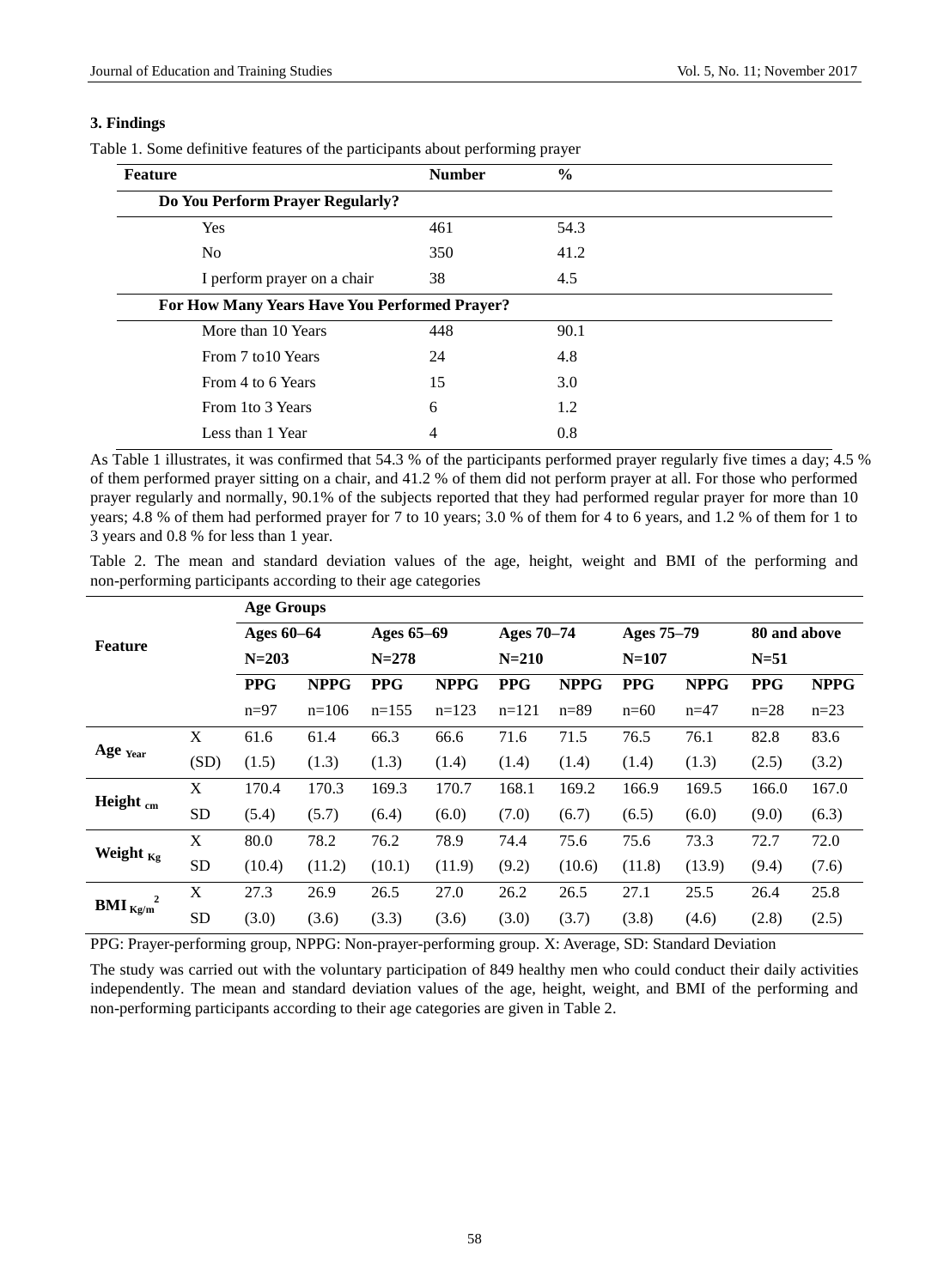|                                 |             | <b>AGE GROUPS</b> |             |                |             |               |              |                |              |                 |              |  |
|---------------------------------|-------------|-------------------|-------------|----------------|-------------|---------------|--------------|----------------|--------------|-----------------|--------------|--|
| <b>TESTS</b>                    |             | Ages 60-64        |             | Ages 65-69     |             | Ages 70-74    |              | Ages 75-79     |              | 80 and above    |              |  |
|                                 |             | $N = 203$         |             | $N = 278$      |             | $N = 210$     |              | $N = 107$      |              | $N=51$          |              |  |
|                                 |             | <b>PPG</b>        | <b>NPPG</b> | <b>PPG</b>     | <b>NPPG</b> | <b>PPG</b>    | <b>NPPG</b>  | <b>PPG</b>     | <b>NPPG</b>  | <b>PPG</b>      | <b>NPPG</b>  |  |
|                                 |             | $n=97$            | $n=106$     | $n=155$        | $n=123$     | $n=121$       | $n = 89$     | $n=60$         | $n=47$       | $n=28$          | $n=23$       |  |
| <b>30 CST</b>                   | X           | 16.6              | 15.6        | 16.1           | 14.7        | 14.0          | 12.7         | 13.1           | 11.5         | 12.3            | 10.0         |  |
| <b>Chair stand test</b>         | (SS)        | (2.9)             | (2.8)       | (2.9)          | (2.5)       | (2.6)         | (2.7)        | (2.7)          | (3.0)        | (3.3)           | (2.8)        |  |
| (number/30sn)                   | OF±SS       | $1.0 + 0.4$       |             | $1.4 + 0.3$    |             | $1.2 + 0.3$   |              | $1.5 \pm 0.5$  |              | $2.3 \pm 0.8$   |              |  |
|                                 | t.          | $6.701*$          |             |                | 17.662**    |               | $11.610**$   | $6.724*$       |              | 5.698*          |              |  |
| <b>ARCLT</b>                    | X           | 18.2              | 17.7        | 17.7           | 16.6        | 15.5          | 14.3         | 15.2           | 13.3         | 13.9            | 12.1         |  |
| Arm curl test                   | SS          | (2.7)             | (2.7)       | (2.2)          | (2.4)       | (2.5)         | (2.9)        | (2.5)          | (2.3)        | (3.3)           | (2.6)        |  |
| (number/30sn)                   | OF ±SS      | $0.4 + 0.3$       |             | $1.04 + 0.2$   |             | $1.1 \pm 0.3$ |              | $1.9 + 0.4$    |              | $1.8 + 0.8$     |              |  |
|                                 | t           | 0.901             |             | 15.238**       |             | 11.583**      |              | 15.122**       |              | 3.375           |              |  |
| 2 <sub>MST</sub>                | $\mathbf X$ | 79.8              | 74.3        | 74.8           | 66.8        | 64.8          | 59.4         | 59.3           | 46.4         | 52.0            | 42.4         |  |
| $\mathbf{2}$<br>minutes<br>step | SS          | (16.4)            | (15.7)      | (15.0)         | (14.2)      | (12.2)        | (13.6)       | (15.2)         | (14.4)       | (17.4)          | (13.5)       |  |
| test                            | OF ±SS      | $5.5 \pm 2.2$     |             | $7.9 \pm 1.7$  |             | $5.3 \pm 1.7$ |              | $12.9 \pm 2.9$ |              | $9.5 + 4.4$     |              |  |
| (number /2dak)                  | t           | $6.257**$         |             | 18.178**       |             | $7.418*$      |              | $16.690**$     |              | $5.212*$        |              |  |
| <b>CSRT</b>                     | X           | 1.6               | $-5.3$      | $-0.1$         | $-8.6$      | $-3.4$        | $-9.9$       | $-2.9$         | $-11.8$      | $-4.1$          | $-14.1$      |  |
| Chair sit and reach             | SS          | (5.1)             | (7.2)       | (7.0)          | (9.2)       | (7.8)         | (9.7)        | (6.5)          | (7.8)        | (9.8)           | (8.3)        |  |
| test(cm)                        | OF±SS       | $7.0 \pm 0.8$     |             | $8.4 \pm 0.9$  |             | $6.5 \pm 1.1$ |              | $8.9 \pm 1.3$  |              | $10.06 \pm 2.5$ |              |  |
|                                 | t           | 49.517**          |             | $66.192**$     |             | 26.431**      |              | 33.155**       |              | 12.023**        |              |  |
| <b>BST</b>                      | X           | $-6.5$            | $-9.7$      | $-5.8$         | $-10.5$     | $-9.9$        | $-11.6$      | $-11.4$        | $-14.3$      | $-14.4$         | $-17.7$      |  |
| <b>Back scratch test</b>        | SS          | (8.6)             | (9.0)       | (8.7)          | (10.0)      | (9.7)         | (9.4)        | (9.8)          | (10.1)       | (9.9)           | (8.6)        |  |
| (cm)                            | OF ±SS      | $3.2 + 1.2$       |             | $4.7 \pm 1.1$  |             | $1.7 \pm 1.3$ |              | $2.9 \pm 1.9$  |              | $3.3 \pm 2.6$   |              |  |
|                                 | $t_{\cdot}$ | 6.537*            |             | 14.579**       |             | 1.482         |              | 2.086          |              | 1.336           |              |  |
| 8FUAGT                          | $\mathbf X$ | 4.6               | 4.8         | 4.8            | 5.4         | 5.7           | 6.4          | 6.1            | 7.3          | 7.2             | 8.5          |  |
| 8 foot up-and- go               | SS          | (0.7)             | (0.7)       | (0.7)          | (1.0)       | (1.1)         | (1.2)        | (1.1)          | (2.2)        | (1.8)           | (1.5)        |  |
| $test(\text{sc})$               | OF ±SS      | $-0.2 \pm 0.1$    |             | $-0.5 \pm 0.1$ |             |               | $-0.6 + 0.1$ |                | $-1.2 + 0.3$ |                 | $-1.2 + 0.4$ |  |
|                                 | t.          | 9.894**           |             | 29.943**       |             | 18.857**      |              | 13.882**       |              | 8.947**         |              |  |

Table 3. Comparison of test performances of the performing and non-performing subjects according to their age groups

PPG: Prayer-performing group, NPPG: Non-prayer-performing group. X: Average, SD: Standard Deviation

AD: Average Differences.\*\*  $p<0.01$ , and  $p<0.05$ .

The average and standard deviation values of the performing and non-performing subjects' test scores according to their age groups and the significance of the differences between the groups are given in Table 3. It was determined that for the 30CST test, in which the leg strength of the subjects was measured, the prayer-performing groups' scores were higher for all age groups. According to the respective age groups, there was significant difference of 0.05 in the 60-64, 75-79 and 80+ year age groups, and a significant difference of 0.01 in the 65-69 and 70-74 year age groups, where in the prayer-performing groups' leg strength measurements were greater.

With the Arm Curl Test (ARCLT), which was designed to determine the upper extremity strength of the subjects, it was found that the prayer-performing group's scores were higher in the  $65-69$ ,  $70-74$ ,  $75-79$  year age groups (p<0.01); however, the difference was not statistically significant ( $p>0.05$ ) in the 60- 64 and 80+ year age groups. The results of the 2MST test, which was performed to determine the aerobic endurance of the subjects, demonstrated that the prayer-performing group's scores were higher in the 60- 64, 65- 69, and 75-79 year age groups with a significance of 0.01, and in the 70-74 and 80+ age groups with a significance of 0.05.

For the Chair Sit and Reach Test (CSRT), which was applied to measure the lower extremity flexibility levels of the subjects, it was determined that in all age groups, the prayer-performing group had a greater level of lower extremity flexibility than the non-prayer-performing group by p<0.01. In addition, with the Back Scratch Test (BST), which was applied to measure the upper extremity flexibility levels of the subjects, the difference was 0.05 in the 60-64 year age group and 0.01 in the 65-69 year age group; however no significant difference was found in the 70-74, 75-79 and 80+ year age groups (p>0.05)

The results of the 8 Foot Up-and-Go Test (8FUAGT), which was applied to determine the dynamic balance coordination of the subjects, revealed scores in favor of the prayer-performing group at a level of 0.01 for all age groups (see Table 3).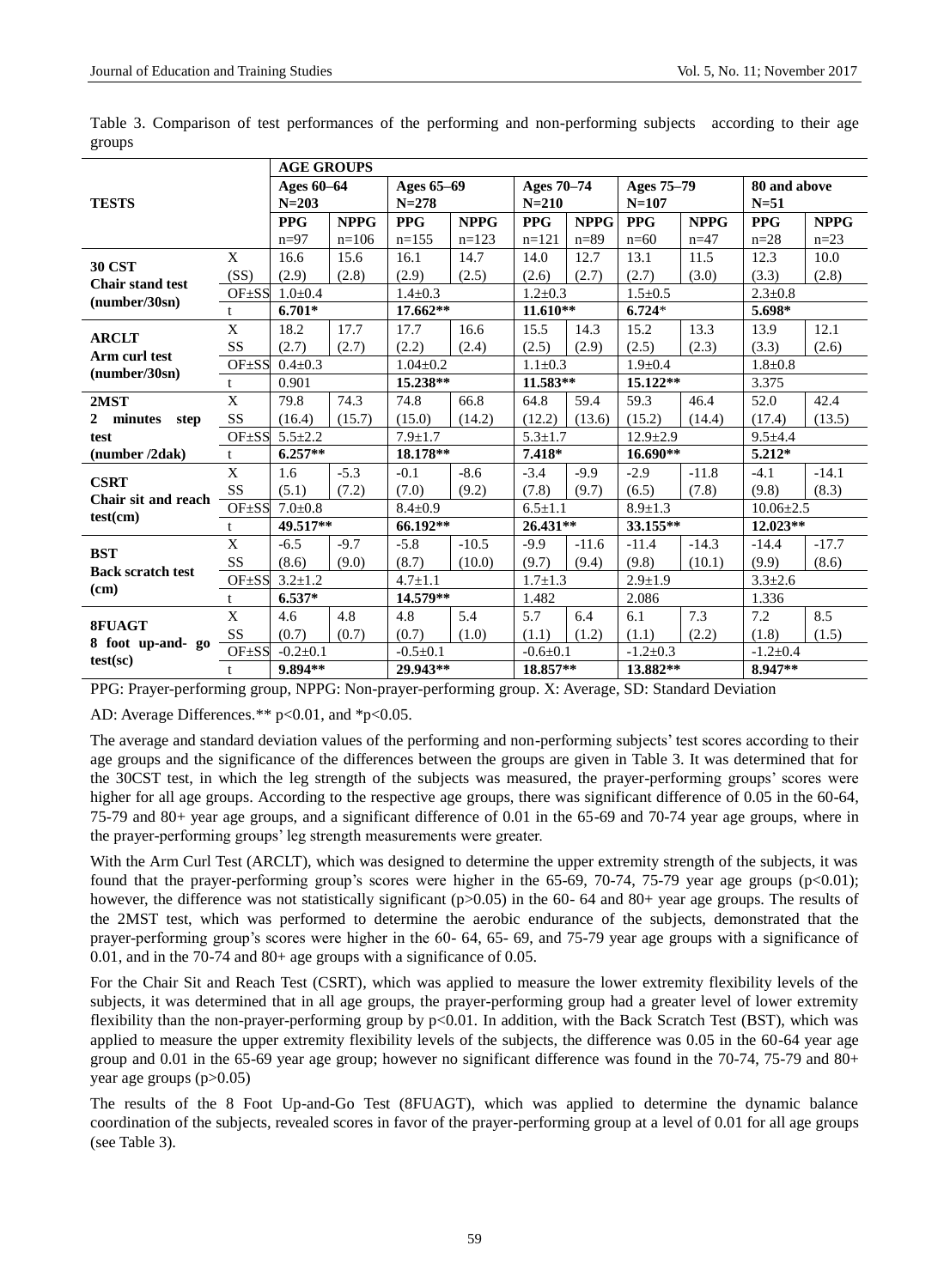## **4. Discussion**

This study was carried out to determine and compare the physical fitness levels of elderly people who perform prayer with those who have a sedentary lifestyle, and to emphasize the importance of performing regular prayer for the physical fitness levels of elderly people. This research was carried out with the voluntary participation of 849 healthy older men who were able to independently conduct their daily activities. It was confirmed that 54.3% of the participants performed prayer regularly, five times a day; 4.5 % of them performed prayer seated on a chair; and 41.2 % of them did not perform prayer at all. In terms of the length of time that they had been performing daily prayers, of those participants who reported performing prayer regularly, in the prescribed manner, 90.1% had been performing prayer for more than 10 years; 4.8% had been performing prayer for 7 to 10 years; 3.0 % had been performing prayer for 4 to 6 years; 1.2 % of them for 1 to 3 years, and 0.8 % for less than 1 year (see Table 2).

Leg strength is an important identifier in terms of older people's balance, physical performance and mobility function (Bean & Kiely & Herman, 2002); and their mobility and the ability to live independently is directly related to their physical activity and leg strength. Studies have shown that muscle strength tends to decrease by 30-50% between the ages of 50-70. Muscle weakness and related balance and walking disorders are the most important factors related to falling in older people (Buchman & et al, 2007), (Peterson & et al, 2007) ; however, active older people show less of a decrease in muscle strength than non-active older adults.

In another study on older people, Brian et al. (2007) reported the muscle strength of a group who participated in a low-level exercise programas 11.9±3.6 before the application and 14.7±5.5 after the program. With a Tai-Chi exercise group, their participants had a muscle strength of  $12.4 \pm 3.6$  before the application, and  $13.8 \pm 4.4$  after completing the program. Furthermore, Blok et al. (2006) carried out a study with 11 male subjects with an average age of  $23 \pm 5.1$ . The EMG values of various muscle groups, including the neck extensors, Sternocleidomastoideus, trapezius, deltoids, biceps, triceps, rectus abdominals and erector spine muscles, were recorded while the participants were performing prayer in the bowing (rüku) and kowtow positions of prayer. The researchers concluded that the rüku and kowtow movements caused easing in the upper body and arm muscles, and that agonist and antagonist muscle movements can be a good means of exercise and develop strength (Safee & Wan Abas & Abu Osman & Ibrahim, 2006). In addition, other researchers have suggested that numerous joints and muscles involved in physical activity during prayer may increase cerebral blood flow and postural reflex with minimal effort (Reza & Urakami, 2002).

Rikli and Jones (2001) reported ARCLT scores, which were used to determine upper extremity strength, to be 18.0 $\pm$ 4.9 in a high fitness level group and 10.8±3.5 in a low physical fitness group. In Toraman et al.'s study (2005), a score of  $17.3 \pm 1.7$  was reported for a 60-73 year age group before application of a training program, with a score of 22.8 $\pm$ 3.6 after completing the program. Similarly, in a 74-85 year age group, a score of  $17.4 \pm 3.5$  was obtained before the training program, and 22.1±2.6 after completion. Blok et al. (2006) reported their subjects' scores as 11.4 before participation in a training program, and 15.4 after completion; while Marzilli et al. (2004) reported the scores before a program as  $20\pm4.4$  and afterward as  $23.8\pm6.3$ . in terms of 2MTS scores, Yüksek (2010), conducted a study with 754 female subjects aged 60 and above and reported the scores in the 65-69, 70-74 and 75+ year age groups as higher in prayer-performing prayer subjects than non-prayer-performing subjects.

According to the results obtained in the present study, it was determined through the 30CST test, which measured the leg strength of the subjects, that the prayer-performing groups scores were higher for all ages at a level of 0.01 and 0.05 level (i.e., p<0.01 in the 65-69 and 70-74 year age groups; and p<0.05 in the 60-64, 74-79 and 80+ year age groups). Therefore, it can be inferred that the ritual of performing prayer, which involves 40 repetitions of rüku and 80 repetitions of bowing and standing up in kowtowover 5 daily prayer sessions, comprises a form of exercise that positively affects the leg strength of older people. Furthermore, the ARCLT scores, which measured the upper extremity strength of the participants, revealed that the prayer-performing groups' scores were higher in the 65-69, 70- 74 and 75-79 year age groups (p<0.01), but that the difference was not statistically significant (p>0.05) in the 60-64 and 80+ year age groups. The reason for this is thought to be the fact that there is not much activity directed toward upper extremity strength in performing prayer.

Expending energy through physical activity and cardiovascular balance tends to decrease with age; however, this decrease differs from one individual to another (McGuire & et al, 2001). While there have been no studies concerning the energy-dissipating value of performing prayer, the movements and positions included in prayer, which involve standing up (rising), bowing (rüku), placing the head on the floor (kowtow), and saluting, repeated daily in a prescribed rhythm and array (Ibrahim & Wam Ahmad, 2008), are often compared with Yoga and Tai-Chi, which are both worth approximately 4 METs of exercise (Maughan, 2000), or 4 calories in 1 hour per kilogram of body weight (e.g., for a 70 kilo person, 70 x 4= 280 cal/ hour). Studies have reported that during prayer, many joints and muscles may be involved in physical activities that improve cerebral blood flow and postural reflex with minimal effort (Reza & Urakami, 2002),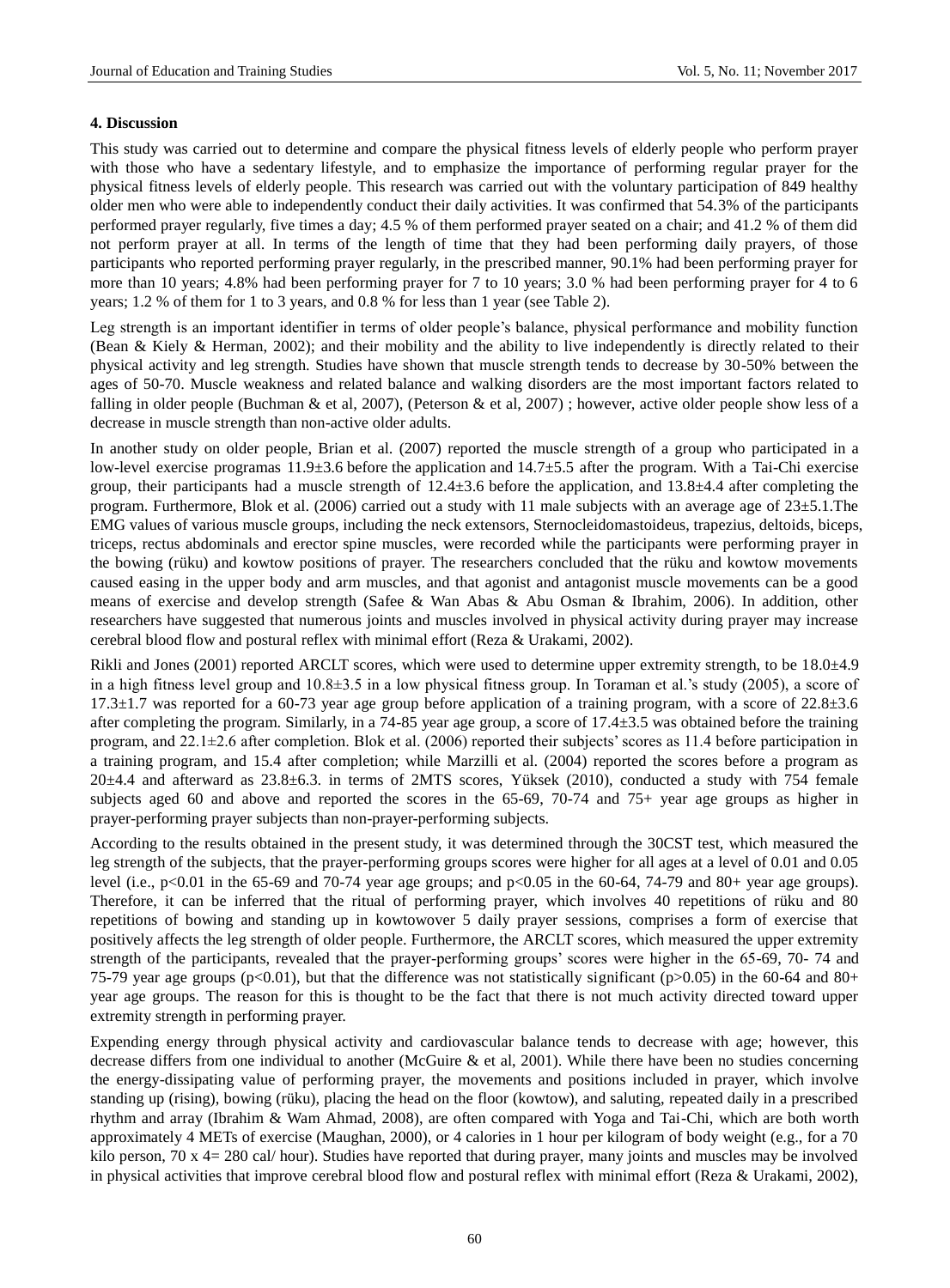and thus, performing prayer is thought to have a similar effect as the exercises involved in Tai Chi and Yoga.

In this respect, (Reza et al. Reza & Urakami, 2002) examined the angular changes and their effects related to the performance of prayer on the joints of older people with disabilities who are dependent and have difficulty in conducting daily tasks. As a result, they concluded that performing daily prayers, which can be defined as a low-medium volume, regular exercise, can have significant health benefits for elderly and disabled individuals. Similar effects have been found with respect to low-level exercise and Tai-Chi.For instance, Brian et al. (2007) reported the 2MST scores (performed to determine the aerobic endurance of their subjects) in a low-level exercise group as 70.1±32.3 before a training program, and after the program as 102.9±33.8. In a Tai-Chi exercise group, scores before the program were reported as  $67.7 \pm 30.2$ , and after the program as  $91.2 \pm 28.5$ ; while in a control group, the scores before the program were reported as  $61.0 \pm 29.2$ , and afterward as  $69.1 \pm 27.4$ .

Rikli and Jones (2001) reported the 2MTS scores of a high physical fitness group as  $100 \pm 24$ , while a low physical fitness group yielded scores of  $62\pm25$ . Blok et al. (2006); reported the scores before a program as 36.6, and after the program 57.4, with a 56.8 % improvement. Likewise, in a study conducted on female subjects aged 60 and above, Yüksek (2010) reported that the 2MTS test scores were higher with prayer-performing subjects than non-prayer-performing subjects. According to his results, the prayer-performing group's scores were found to be higher in the 60-64, 65-69 and 75-79 year age groups by 0.01, and in the 70-74 and 80+ age groups by 0.05. Thus, according to these results, it may be inferred that performing ablution and the prescribed 40-rekat prayer constitutes exercise in older people and contributes to their aerobic capacity.

Aside from functional changes related to aging, structural changes may also occur, such as loss of postural stability and flexibility (Yaman, 2003). Flexibility, in particular, is a physical fitness parameter that decreases with age (Taunton & et al, 1996). However, in Muslim societies, kneeling during prayer is a very commonly-used position; therefore, during the performance of prayer, the lower extremity joints may experience many extreme flexion movements. In this respect, Ünver et al. (2009) found that, between 50 subjects who had been performing prayer regularly for 5.7 years and 50 subjects who did not perform prayer, the prayer-performing group's thigh exterior rotation, knee extension, ankle dorsi, plantar flexion of the whole active and passive thigh and knee movement angle values were significantly higher than those of the non-prayer-performing group. Likewise Yüksek (2010), reported that, in a study with female subjects aged 60 and above, 480 of them performed prayer regularly, and 346 of them did not perform prayer. In all age groups, the lower and upper extremity test scores were higher in the prayer-performing subjects than the non-performing subjects. In a Chair Sit and Reach Test (CSRT), which was practiced in order to measure the lower extremity flexibility levels of the subjects, it was determined that in all age groups, the prayer-performing group had greater lower extremity flexibility than the non- prayer-performing group by p<0.01. Additionally, in the Back Scratch Test (BST), which was applied to measure upper extremity flexibility, the difference was measured as 0.05 in the 60-64 year age group and 0.01 in the 65-69 year age group; however no significant difference was found in the 70-74, 75-79 and 80+ year age groups (p>0.05). Hence, parallel to the results derived from the current study, it can be asserted that performing prayer regularly, and in particular, the movements involved in ablution, rüku and kowtow, can have positive effects on lower extremity flexibility in older people.

Another aspect of physical ability, balance, is also recognized accepted as one of the significant parameters that may decrease with age (Allison & Keller, 1997). Although the physical changes that occur with age are obvious in general, it is difficult to determine the physiological differences between two individuals aged 20 and aged 70 when they are seated. On the other hand, these physiological differences can be observed when the individuals move, react to aural prompts or move from one place to another as quickly as possible (Skelton, 2001). In this sense, the more strength that elderly people have, the shorter the time needed for them to manage activities such as climbing stairs, and the faster their reaction times become; such aspects of physical performance are closely related to quality of life (Inal & Subaşı & Munganayi, 2004). From this perspective, Rikli and Jones (2001). determined the 8 foot up-and-go test scores of elderly men with high physical level fitness as 5.1±1.2 seconds, while the scores of a low physical fitness group averaged 8.9±2.9 seconds. Furthermore, Toraman et al. (2005), reported the 8FUAGT scores of a 60-73 year age group before a training program as  $6.3 \pm 1.3$  seconds, and after the program as  $4.6 \pm 0.8$  seconds. With a 74-85 year age group, the scores before the program were 7.1±1.5 seconds, and afterward 5.02±02 seconds. In Yüksek's (2010) study with 408 female subjects who performed prayer regularly and 346 who did not perform prayer, the 8FUAGT scores were reported with the 65-69, 70-74 and75+ year age groups and in total in favor of the prayer-performing subjects. These results are supported by the current study, which confirmed that with all age groups, the prayer-performing subjects had higher scores at a level of  $p<0.01$  in the 8FUAGT test.

Many physical and mental problems are inevitable with age. As Yüksek and Cicioğlu (2005) contend, significant decreases in physical fitness parameters are seen as an individual ages; and such decreases in the physical fitness level of older people tend to increase with inactivity. Thus, in order to prolong an individual's ability to take care of him or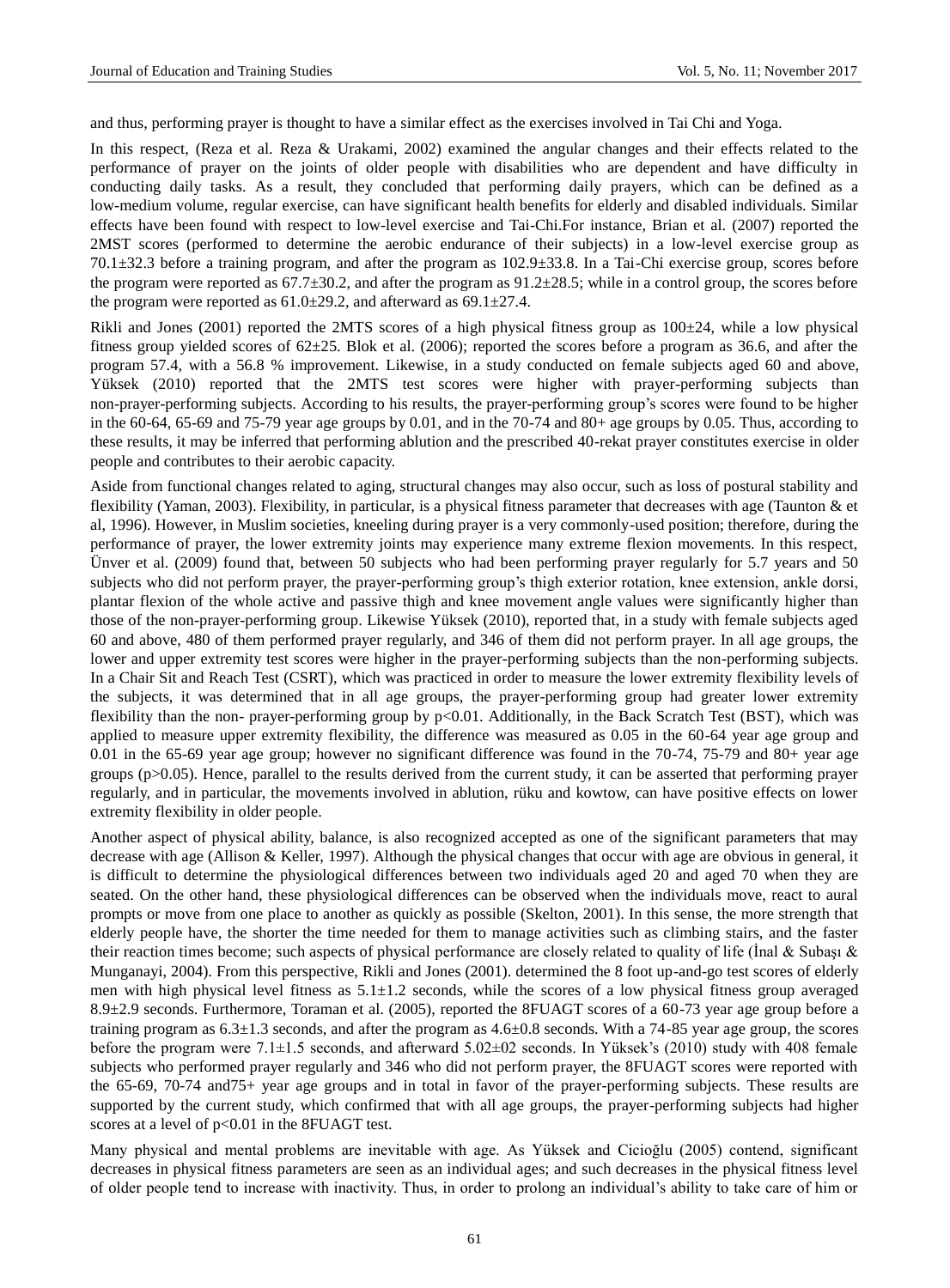herself, provide spare-time occupation, maintain musculoskeletal system integrity (including muscle strength and mass, bone mineral density and normal joint movements) and prevent coronary disease, increases in physical activity are needed (Allison & Keller, 1997); and in this sense, any kind of exercise is better than no exercise at all (Brach & Simonsick & et al, 2004).

## **5. Conclusion**

In this study, 54.3 % of the subjects reported performing prayer 5 times a day according to the standard ritual, while 4.5% performed prayer sitting on a chair, and 41.2 % did not perform prayer at all. For all age groups, the prayer-performing group's scores in lower extremity strength and flexibility, aerobic capacity, balance and coordination were determined to be higher than those of the non-prayer-performing group. Additionally, in terms of upper extremity strength values, the 65-69, 70-74, and 75-79 year age groups' scores were higher among the prayer-performing group, while the upper extremity flexibility values of the prayer-performing group were found to be higher in the 60- 64, and 65-69 year age groups. The movements involved in performing prayer, such as standing up, kneeling, kowtow, and various sitting positions, comprise a form of physical exercise; and therefore, it can be stated that the regular performance of prayer 5 times a day has a positive effect on important parameters of physical fitness such as strength, endurance, flexibility, balance and coordination positively in elderly people, thus improving their physical fitness levels and quality of life.

## **References**

- Allison, M., & Keller, C. (1997). Physical Activity in The Elderly: Benefits and intervention strategies. *The Nurse Practitioner, 22*(8), 53-69. <https://doi.org/10.1097/00006205-199708000-00008>
- Bean, J. F., Kiely, D. K., & Herman, S., et al. (2002). The relationship between leg power and physical performance in mobility-limited older people, *Journal of the American Geriatrics Society*, *50*(3), 461-467. <https://doi.org/10.1046/j.1532-5415.2002.50111.x>
- Blok, B. M. J., Greef, M. H. G., Hacken, N. H. T., Sprenger, S. R., Postema, K., & Wempe, J. B. (2006). The effects of a lifestyle physical activity counseling program with feedback of a pedometer during pulmonary rehabilitation in patients with COPD: A pilot study. *Patient Education and Counseling*, *61*, 48-55. <https://doi.org/10.1016/j.pec.2005.02.005>
- Brach, J. S., Simonsick, E. M., Kritchevsky, S., Yaffe, K., & Newman, A. B. (2004). For the health, aging and body composition study research group the association between physical function and lifestyle activity and exercise in the health, aging and body composition study. *Journal of the American Geriatrics Society, 52*(4), 502-509. <https://doi.org/10.1111/j.1532-5415.2004.52154.x>
- Brian, F., Scheinthal, S., Kemarskaya, T., & Pruchno, R. (2007). Tai chi and low impact exercise: Effects on the physical functioning and psychological well-being of older people. *Journal of Applied Gerontology, 26*(5), 433-453.<https://doi.org/10.1177/0733464807306915>
- Brown, W. J., & Lee, C. (2004). Grandmothers on the Move: Benefits, Barriers and Best Practice Interventions for Physical Therapy in Older Women. (In) Morris M, School A. Optimizing Exercise and Physical Activity in Older People, *Butterworth Heinemann, Edinburgh*, 26-35.<https://doi.org/10.1016/B978-0-7506-5479-1.50005-4>
- Buchman, A. S., Robert, S., Wilson, P. A., Boyle, A., Tang, Y., Fleischman, D. A., & Bennett, D. A. (2007). Physical activity and leg strength predict decline in mobility performance in older persons. *Journal of the American Geriatrics Society*, *55*(10), 1618-1623.<https://doi.org/10.1111/j.1532-5415.2007.01359.x>
- Ibrahim, F., W. A., &Wan, A. (2008). Study of Heart Rate Changes in Different Salats' Positions, Biomed, Proceedings *21*, 687-690.
- İnal, S., Subaşı, F., & Munganayi, S., et al. (2003), Evaluation of the physical capacity and the quality of life of the elderly. *Turkish Journal of Geriatrics*, *6*(3), 95-99.
- Marzilli, T. S., Schuler, P. B., Willhoit, K. F., & Stepp, M. F. (2004). Effect of a community-based strength and flexibility program on performance-based measures of physical fitness in older African-American adults. *Californian Journal of Health Promotion*, *2*(3), 92-98.
- Maughan, R. J. (2000). Nutrition in Sport, the Encyclopaedia of Sports Medicine, An IOC Medical Commission Publication, Volume: Vll, Blackwell Science Ltd,
- McGuire, D. K., Levine, B. D., & Williamson, J. W., et al. (2001). A 30-year follow-up of the Dallas bedrest and training study: 1. effect of age on the cardiovascular response to exercise. *Circulation*, *104*(12), 1350-1357.
- Peterson, M. J., Crowley, G. M., Sullivan, R. J., & Morey, M. C. (2004). Physical function in sedentary and exercising older veterans as compared to national norms. *J. Rehabil. Res. Dev.*, *41*(5), 653–658.